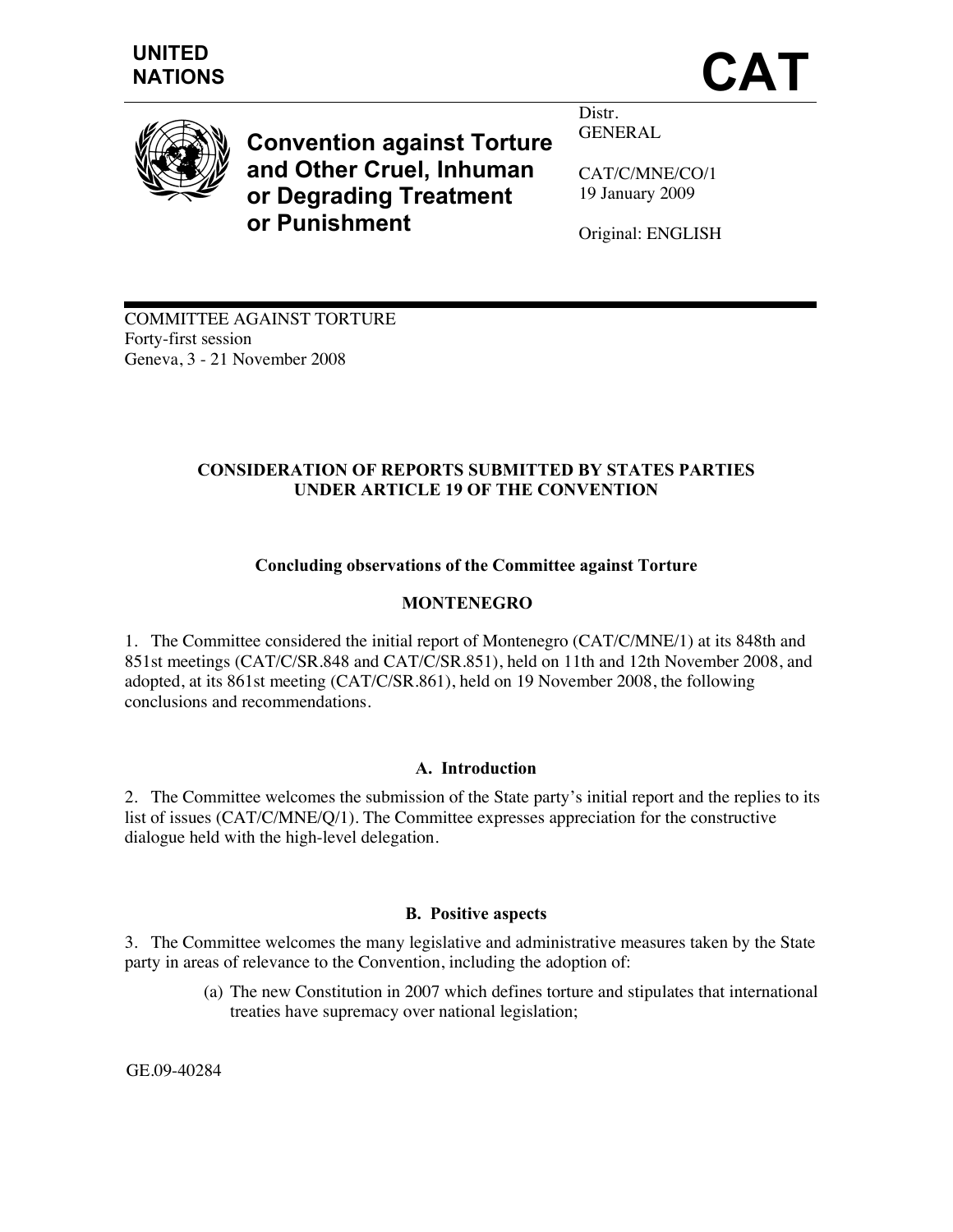- (b) The Law on Protection of Rights of Mental Health Patients, the establishment of the Committee on Ethics and the Council for the Protection of Rights of Mental Health Patients in 2006;
- (c) The Asylum Law in July 2006 with application as of 25 January 2007;
- (d) The Strategy for the Reform of the Judiciary for the period 2007 2012; and
- (e) The Code of Police Ethics in January 2006.

4. The Committee also welcomes the ratification of the Rome Statute of the International Criminal Court in 2006.

#### **C. Main subjects of concerns and recommendations**

#### **Definition of torture**

5. While noting that article 9 of the Constitution provides that international treaties may be directly applicable by the courts and that the provisions of international treaties have precedence over domestic law, the Committee remains concerned that the definition of torture provided in domestic legislation is not fully in conformity with the definition of article 1 in the Convention. In particular, the Committee is concerned that the Criminal Code does not explicitly criminalize consent or acquiescence of torture by a public official and does not specifically cover mental suffering inflicted as torture (art. 1).

### **The State party should bring its definition of torture in domestic legislation in accordance with article 1 of the Convention.**

### **Fundamental legal safeguards**

6. The Committee is concerned that, in practice, detainees are not always afforded the right to access a lawyer, an independent doctor, if possible of their choice, and to contact a relative from the outset of deprivation of liberty. The Committee is also concerned that pre-trial detainees do not have in all circumstances the right to confidential communication with their legal counsels (art. 2).

> **The State party should take effective measures to ensure that all detainees are afforded, in practice, fundamental legal safeguards during their detention. These include, in particular, the right to access a lawyer, an independent doctor, if possible of their own choice, and to contact a relative as from the outset of deprivation of liberty. Furthermore, the State party should ensure the right of detainees to have confidential communication with their legal counsels in all circumstances.**

#### **The Protector of Human Rights and Freedoms (Ombudsman)**

7. While welcoming the establishment in 2003 of the Ombudsman, with a mandate, inter alia*,* to monitor the conditions of detention, including treatment of detainees, in prisons and other premises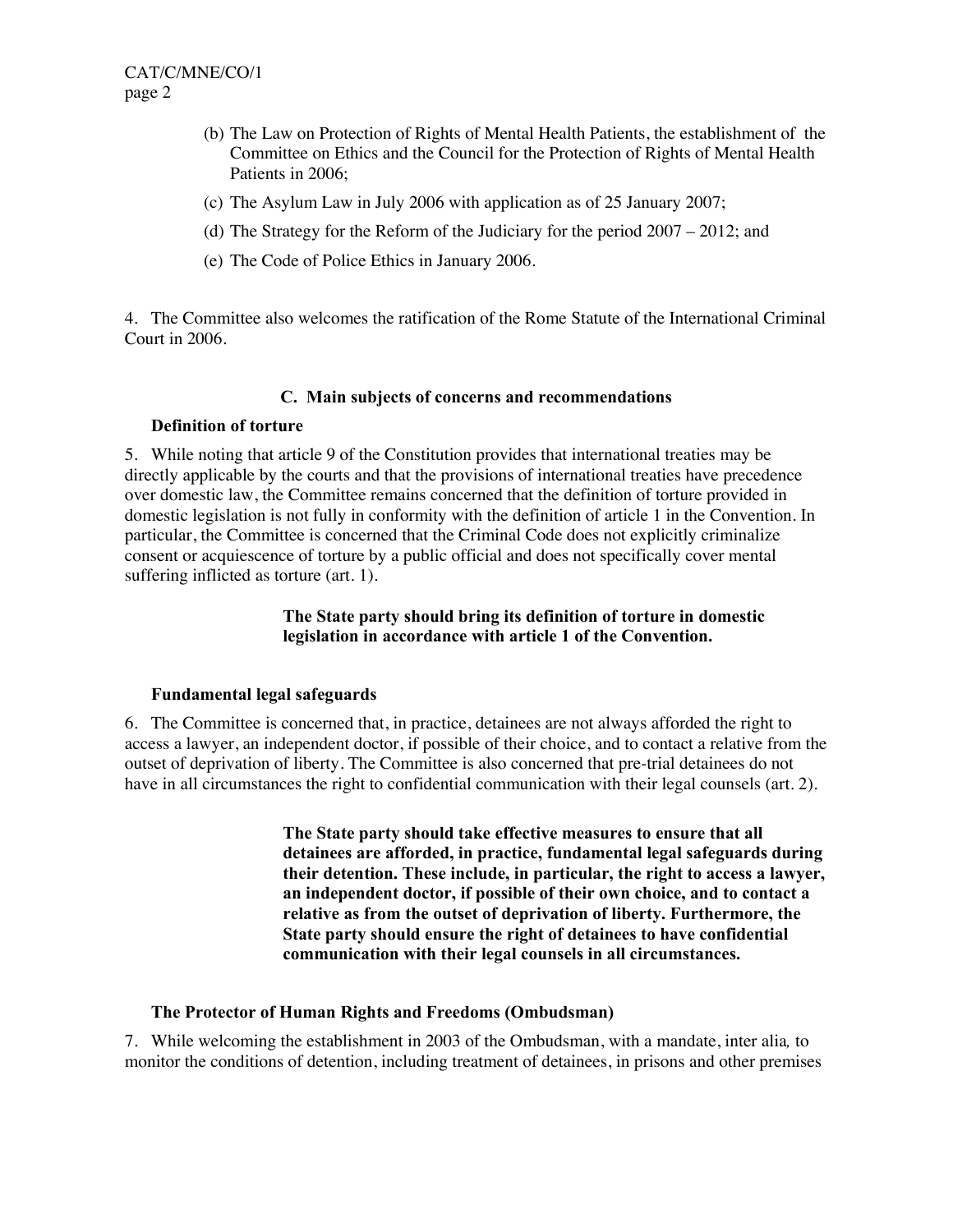in which individuals are deprived of their liberty, the Committee remains concerned that the Ombudsman has not been able to conduct regular visits to places of detention. The Committee is also concerned that the independence of this institution is not fully ensured and that adequate human and financial resources have not been allocated in order to effectively fulfill its mandate (art. 2).

> **The State party should take appropriate legal measures to ensure the full independence of the Ombudsman and provide adequate human and financial resources to enable his office to carry out its mandate to independently and impartially monitor and investigate alleged illtreatment perpetrated by law enforcement personnel. The State party should pursue speedily the recommendations issued by the Ombudsman.**

#### **Independence of the judiciary**

8. The Committee is concerned that the new constitutional provisions for the appointment and dismissal of judges by the Judicial Council do not yet fully protect the independence of the judiciary (arts. 2 and 12).

> **The State party should guarantee the full independence of the judiciary in line with the Basic Principles on the Independence of the Judiciary (General Assembly resolution 40/146 of December 1985) and that judicial appointments are made according to objective criteria concerning qualification, integrity, ability and efficiency. Furthermore, the State party should adopt an independent monitoring mechanism of Court proceedings with the view to further enhancing the independence of the judiciary.**

### **Juvenile justice system**

9. The Committee notes that the State party is considering the adoption of a separate Law on Juvenile Justice in line with international standards. However, the Committee is concerned at reports that juveniles in conflict with the law are often treated under the same laws and procedures applicable to adults, that they are held for long periods in pre-trial detention and share open spaces with adult detainees (art. 16).

> **The State party should take measures to protect juveniles in conflict with the law in line with international standards, including the United Nations Standards Minimum Rules for the Administration of Juvenile Justice (The Beijing Rules, adopted by General Assembly resolution 40/33 of 29 November 1985) and to speedily adopt a comprehensive Law on Juvenile Justice in accordance with the above-mentioned standards.**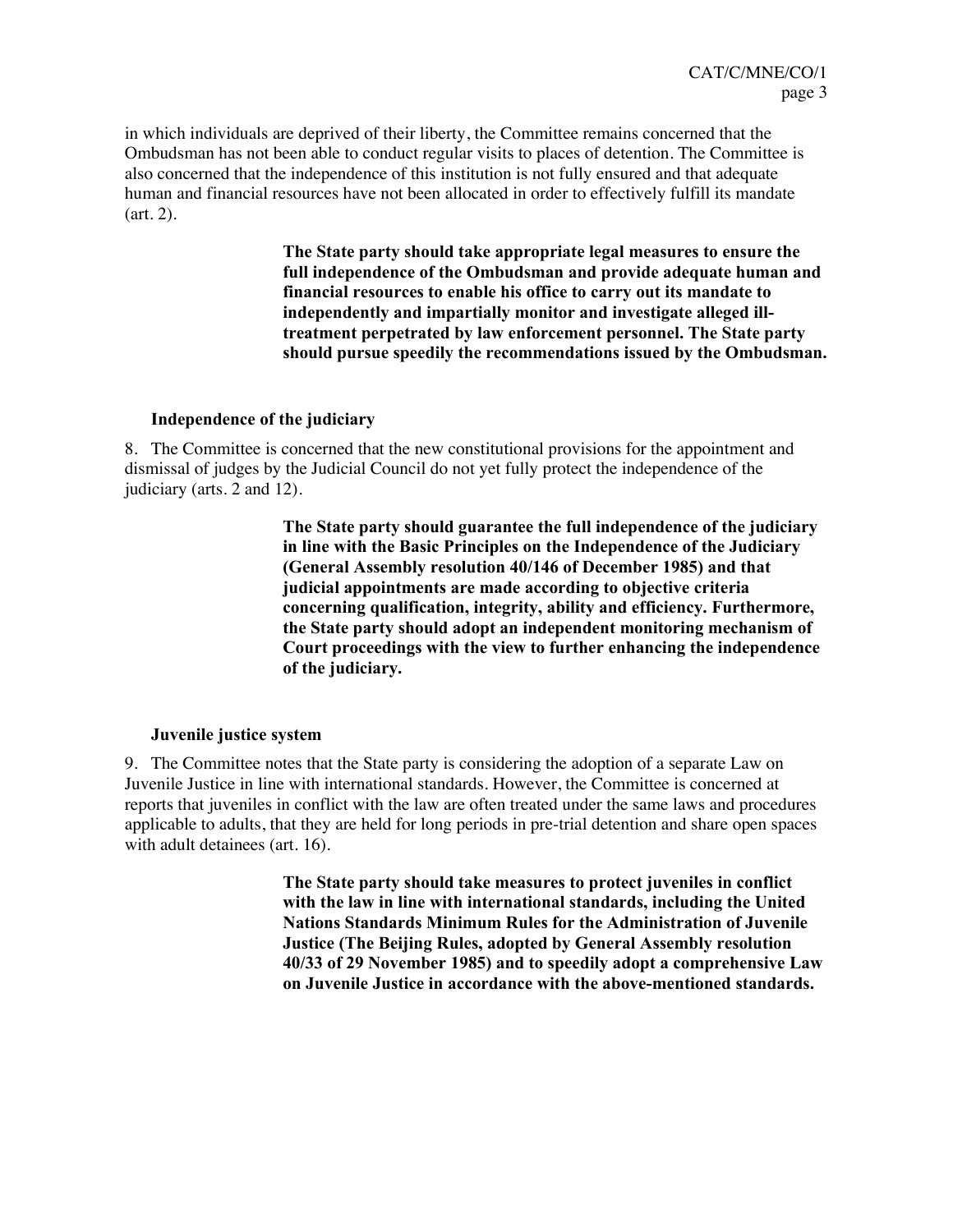CAT/C/MNE/CO/1 page 4

#### **Refugees and asylum-seekers**

10. The Committee notes with satisfaction that the Constitution of Montenegro guarantees the right to seek asylum and that in July 2006 the State party adopted its first Asylum Law, the implementation of which started on 25 January 2007. However, the Committee remains concerned that the Law is not yet fully implemented, including the establishment of facilities for the accommodation of asylum-seekers (art. 3).

> **The State party should provide the necessary human and financial resources to the administrative bodies responsible for the implementation of the Law on Asylum and promulgate the necessary regulations and operating instructions for the full implementation of the Law on Asylum. The State party should ensure that the principle of nonrefoulement is duly observed as enshrined in article 3 of the Convention.**

### **Displaced persons**

11. The Committee is concerned that the State party has not yet regularized the legal status of a large number of "displaced persons" from Croatia and Bosnia-Herzegovina and "internally displaced persons" from Kosovo (art. 3).

> **The Committee reiterates the recommendations made by the Commissioner for Human Rights of the Council of Europe, following his visit to the country from 2 to 6 June 2008 (CommDH(2008)25). In this regard, the State party should:**

- **(a) Take concrete measures for the local integration of "displaced persons" from Croatia and Bosnia-Herzegovina and grant them a legal status and full protection against expulsion in violation of their legal rights,**
- **(b) Regularize the status of "internally displaced persons" from Kosovo residing in Montenegro by granting them a proper legal status to minimize the risk of statelessness, and**
- **(c) Consider ratifying the Convention on the Reduction of Statelessness adopted in 1961.**

#### **Impunity for war crimes**

12. The Committee is concerned at the reported climate of impunity surrounding war crimes which remain unaddressed or in the investigation phase, with little or no result to date. The Committee takes note of the information provided by the State party on the developments with regard to the cases "Kaluderski Laz", "Morinj", "Deportation of Muslims" and "Bukovica"(arts. 12 and 16).

> **The Committee urges the State party to expedite and complete its investigation of war crimes, and ensure that all perpetrators, in particular those bearing the greatest responsibility, are brought to justice. The Committee requests the State party to provide it with information in this respect.**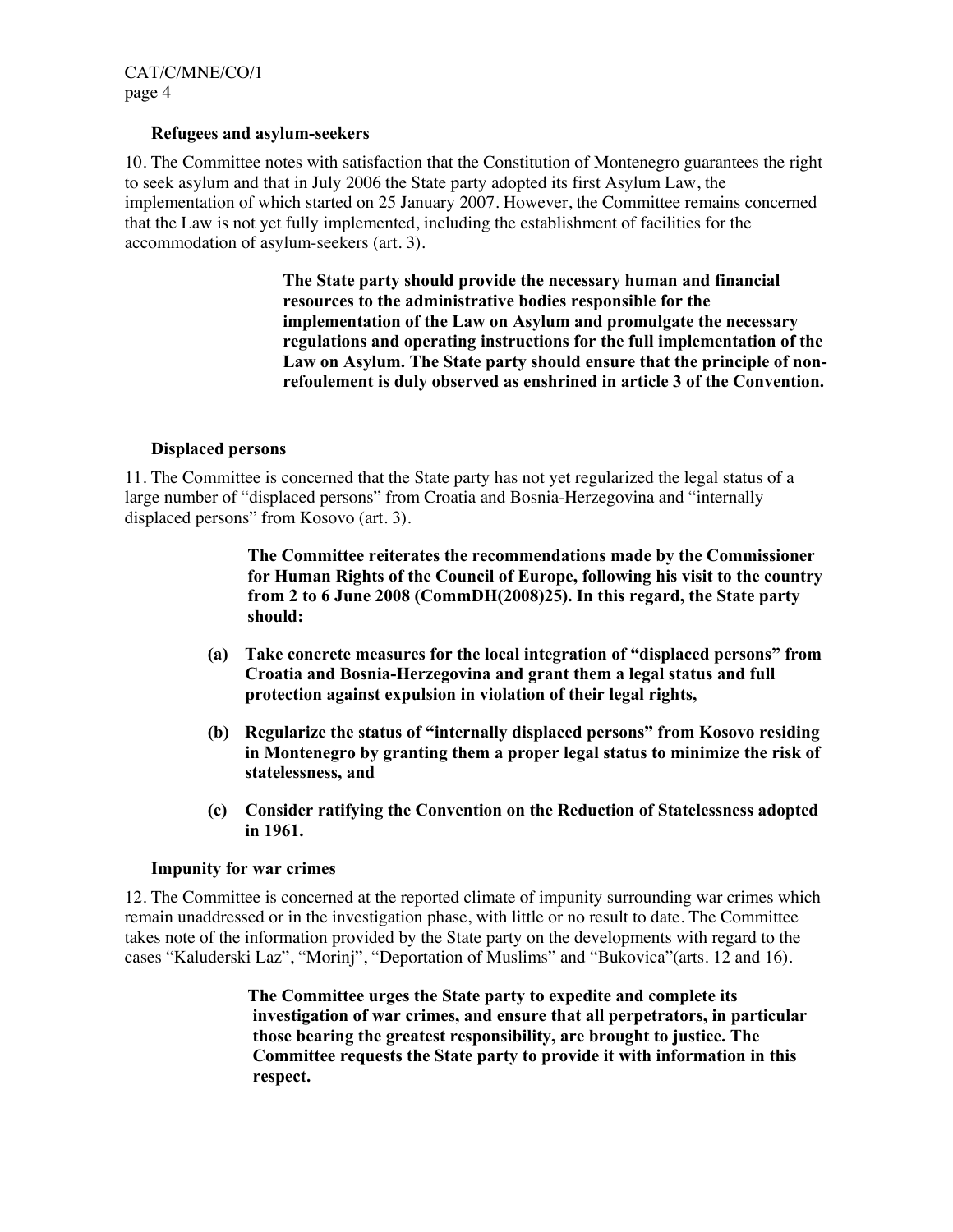### **Cooperation with the International Criminal Court**

13. While welcoming the State party's ratification of the Rome Statute of the International Criminal Court (ICC), the Committee regrets the bilateral agreement between the United States of America and Montenegro whereby United States nationals in the territory of Montenegro cannot be transferred to the International Criminal Court to be tried for war crimes or crimes against humanity (arts. 7 and 8).

> **The State party should take appropriate measures to review the terms of this agreement which prevent the transfer of United States nationals in the territory of Montenegro to the International Criminal Court, in accordance with the provisions of the Convention.**

### **Training**

14. The Committee welcomes the detailed information provided by the State party on training programmes for law enforcement officials, prison staff, judges and prosecutors. However, the Committee regrets the lack of information on monitoring and evaluation of the effectiveness of these programmes in reducing incidents of torture and ill-treatment (arts. 10 and 16).

### **The State party should:**

- **(a) Further develop educational programmes to ensure that all officials, including civil or military, law enforcement personnel, medical personnel and other officials who may be involved in the custody, interrogation or treatment of any individual subjected to any form of arrest, detention or imprisonment, are fully aware of the provisions of the Convention;**
- **b) Ensure that all relevant personnel receive specific training on how to identify signs of torture and ill-treatment and report such incidents to the competent authorities;**
- **c) Ensure that the Istanbul Protocol (Manual on the Effective Investigation and Documentation of Torture and Other Cruel, Inhuman or Degrading Treatment or Punishment, 1999) becomes an integral part of the training provided to physicians and other officials undertaking investigations and that it is translated into all appropriate languages; and**
- **d) Develop and implement a methodology to assess the effectiveness and impact of such training/educational programmes on the reduction of cases of torture and ill-treatment.**

### **Conditions of detention**

15. While welcoming the measures taken by the State party to improve considerably the conditions of detention, including the construction of new facilities and the renovation of existing ones, the Committee remains particularly concerned at the overcrowding and the poor material conditions in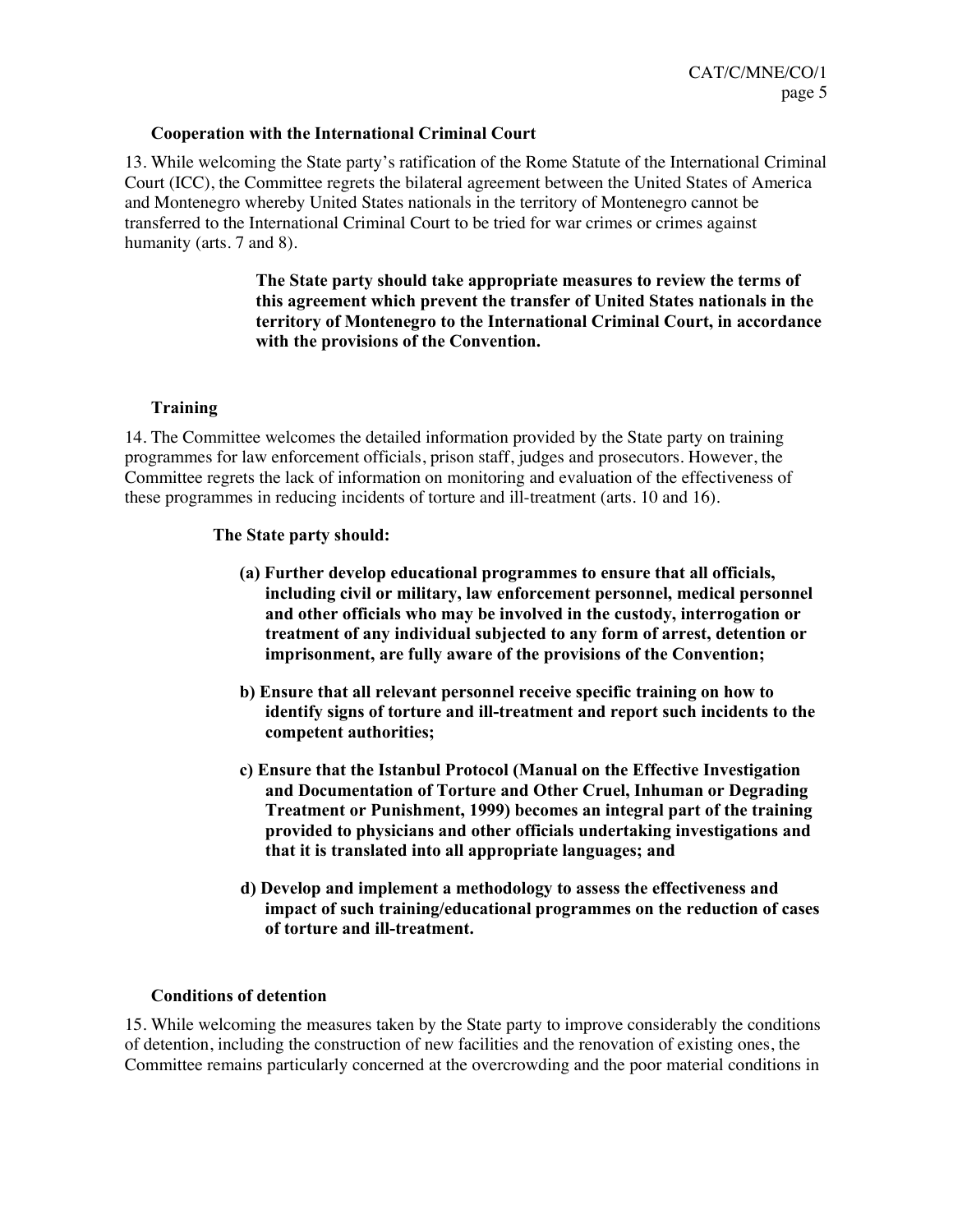CAT/C/MNE/CO/1 page 6

Podgorica Prison. The Committee is also concerned at the lack of information on sexual violence in prisons, including inter-prisoner violence. (arts. 11 and 16).

> **The State party should strengthen the implementation of the national prison reform process, including the allocation of sufficient funds to further improve the infrastructure and, in particular, of Podgorica Prison. In addition, the State party should ensure regular provision of hygienic articles and regular visits by family members. The Committee also recommends that the State party take appropriate measures to prevent sexual violence in prisons, including interprisoner violence.**

#### **Minorities**

16. While noting the various measures adopted by the State party, including the Strategy for Minority Policy; the Strategy for the Improvement of the Position of Roma, Ashkali and Egyptian populations (RAE) in Montenegro for the period 2008-2012; the Action Plan for the Implementation of the Project "Decade of Roma Inclusion 2005-2015" and the establishment in 2006 of the "Funds for Minorities", the Committee is concerned at information regarding the discriminatory treatment suffered by Roma, as well as their deplorable living conditions resulting from such treatment, which may amount to degrading treatment (art. 16).

> **The State party should ensure that Roma living in the State party are protected from discriminatory treatment. Furthermore, it should strengthen its efforts to implement the various plans and strategies addressing minorities, including Roma, so as to improve their extremely precarious living conditions and ensure their access to education, employment, including in the public administration, health care and social welfare, in a non-discriminatory manner.**

#### **Prompt, thorough and impartial investigations**

17. While welcoming the adoption of various measures to combat and prevent police brutality, including the adoption of the Code of Police Ethics, the Committee remains particularly concerned at the number of allegations of torture and ill-treatment by the police and the lack of prompt and impartial investigation of such cases (art. 12).

> **The State party should ensure that all allegations of ill-treatment and excessive use of force by the police are promptly and impartially investigated. In particular, such investigations should not be undertaken by or under the authority of the police but by an independent body. In connection with prima facie cases of torture and ill-treatment, the alleged suspect should, as a rule, be subject to suspension or reassignment during the process of investigation, especially if there is a risk that he or she might influence the investigation. The State party should prosecute the perpetrators and impose appropriate sentences on those convicted in order to eliminate impunity for law enforcement personnel who are responsible for acts prohibited by the Convention.**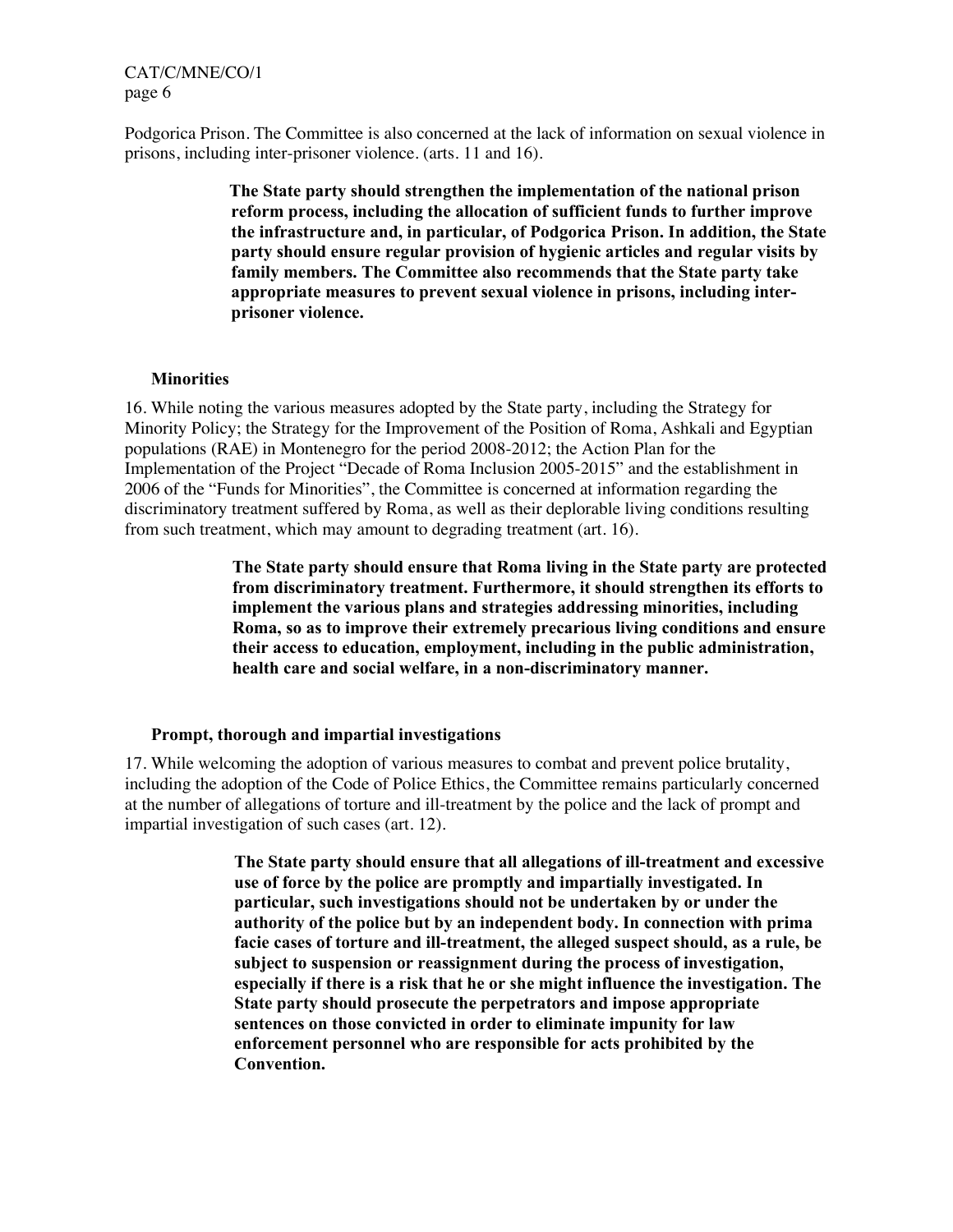**The Committee notes the information provided by the State party's delegation on the specific cases put to it during the dialogue. However, the Committee wishes to reiterate the obligation of the State party to undertake an independent, thorough, and impartial investigation on all allegations of torture and ill-treatment. The Committee requests the State party to keep it informed of any developments, within the context of the ongoing dialogue, and, in particular, with regard to the report submitted by the Youth Initiative for Human Rights alleging torture by police officers.** 

### **Individual complaints**

18. The Committee is concerned at the lack of an effective complaint procedure for individuals who allege to be victims of torture or ill-treatment by law enforcement officials and in particular that they do not have access to their medical file to substantiate their claims. In practice, access to the medical file is granted only upon the decision of an investigating judge (arts. 13 and 16).

> **The Committee recommends that the State party ensure that every individual who alleges that he or she has been subjected to torture or ill-treatment has the right to complain to the competent authorities without any impediment. Furthermore, the State party should ensure that all persons deprived of their liberty should have access to their medical file upon their request, irrespective of the decision by the investigating judge.**

19. The Committee welcomes the adoption in 2004 of the law on Witness Protection which came into force on 1 April 2005, but regrets the lack of any information on its implementation, in particular on measures undertaken to protect complainants of torture or ill-treatment (arts. 13 and 16).

## **The Committee recommends that the State party ensure that protection is provided to complainants of torture and ill-treatment in order to ensure their effective right to file a complaint.**

### **Compensation and rehabilitation**

20. The Committee notes the information provided by the delegation that compensation has been awarded in only one case for violations under the Convention and that no other victim of such violation has claimed compensation (art. 14).

> **The State party should ensure that victims of acts of torture have an enforceable right to claim from the State party fair and adequate compensation, including the means for as full rehabilitation as possible. The State party should develop reparation programmes, including treatment of trauma and other forms of rehabilitation provided to victims of torture and ill-treatment, as well as the allocation of adequate resources to ensure the**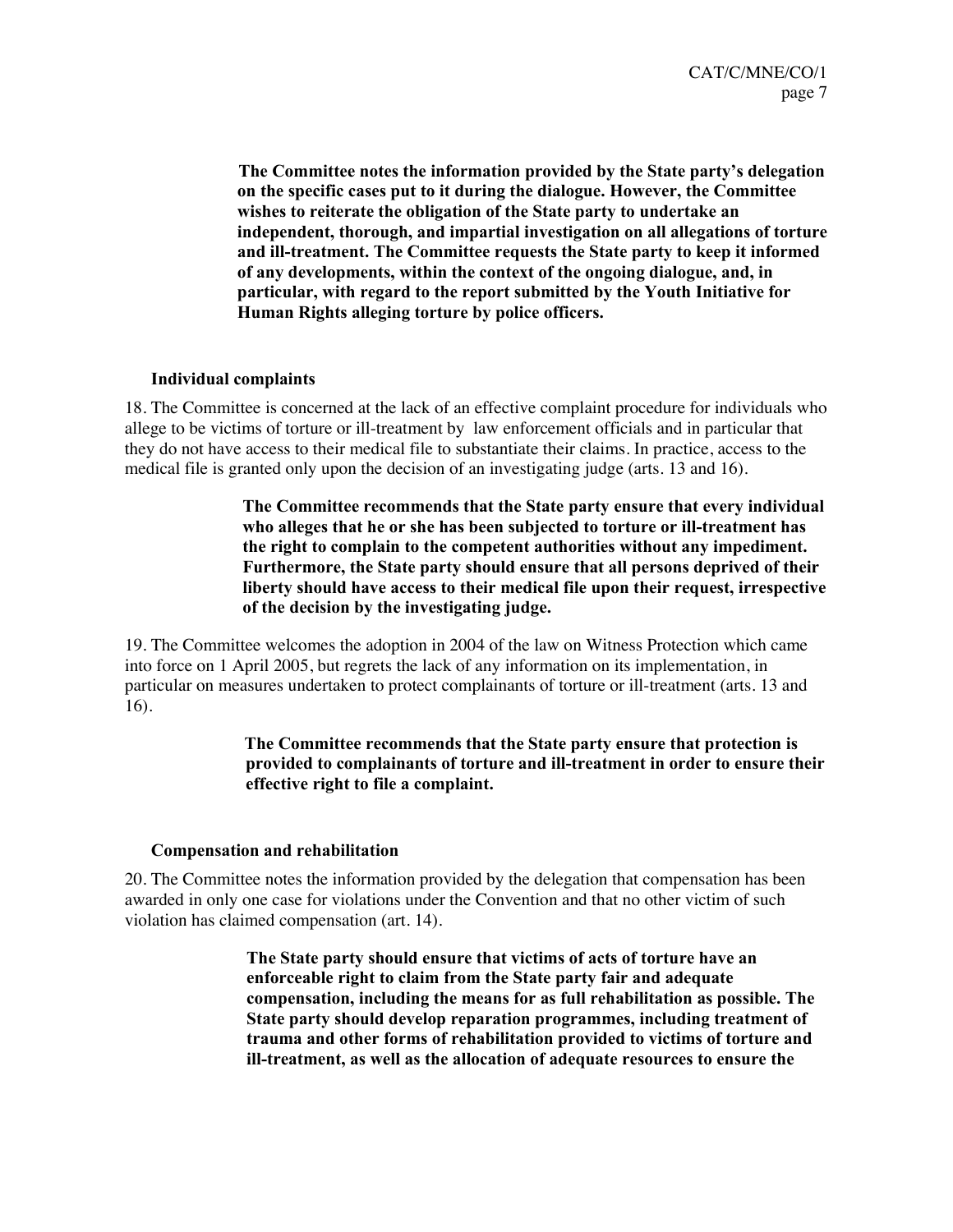## **effective functioning of such programmes. The State party should provide information, including statistical data, in this regard in its next periodic report.**

#### **Violence against women**

21. While noting that a Bill on Protection from Domestic Violence is under consideration, the Committee expresses its concern at the prevalence of violence against women and, in particular, domestic violence (art. 16).

**The State party should:** 

**(a) Complete consideration and adopt the draft law on domestic violence;** 

**(b) Increase its efforts to prevent, combat and punish violence against women, including domestic violence, by providing, inter alia, free legal aid to the victims;** 

**(c) Conduct broader awareness-raising campaigns and training on domestic violence for judges, lawyers, law enforcement officials and social workers who are in direct contact with the victims; and** 

**(d) Take effective measures to ensure the immediate protection and long term rehabilitation of victims of violence.** 

## **Corporal punishment**

22. The Committee notes that corporal punishment of children is not explicitly prohibited in the home and in alternative care settings (art. 16).

> **Taking into account the recommendation in the United Nations Secretary General's Study on Violence Against Children (A/61/299), the State party should adopt and implement legislation prohibiting corporal punishment in all settings, supported by the necessary awareness-raising and educational campaigns.**

### **Trafficking in persons**

23. While noting that the trend in trafficking in persons has decreased in the last years, the Committee is concerned at reports that trafficking in persons, particularly women, remain a considerable problem. The Committee is also concerned that Montenegro is a transit country (arts. 2, 10 and 16).

> **The State party should undertake effective measures, including through regional and international cooperation, to combat and prevent**